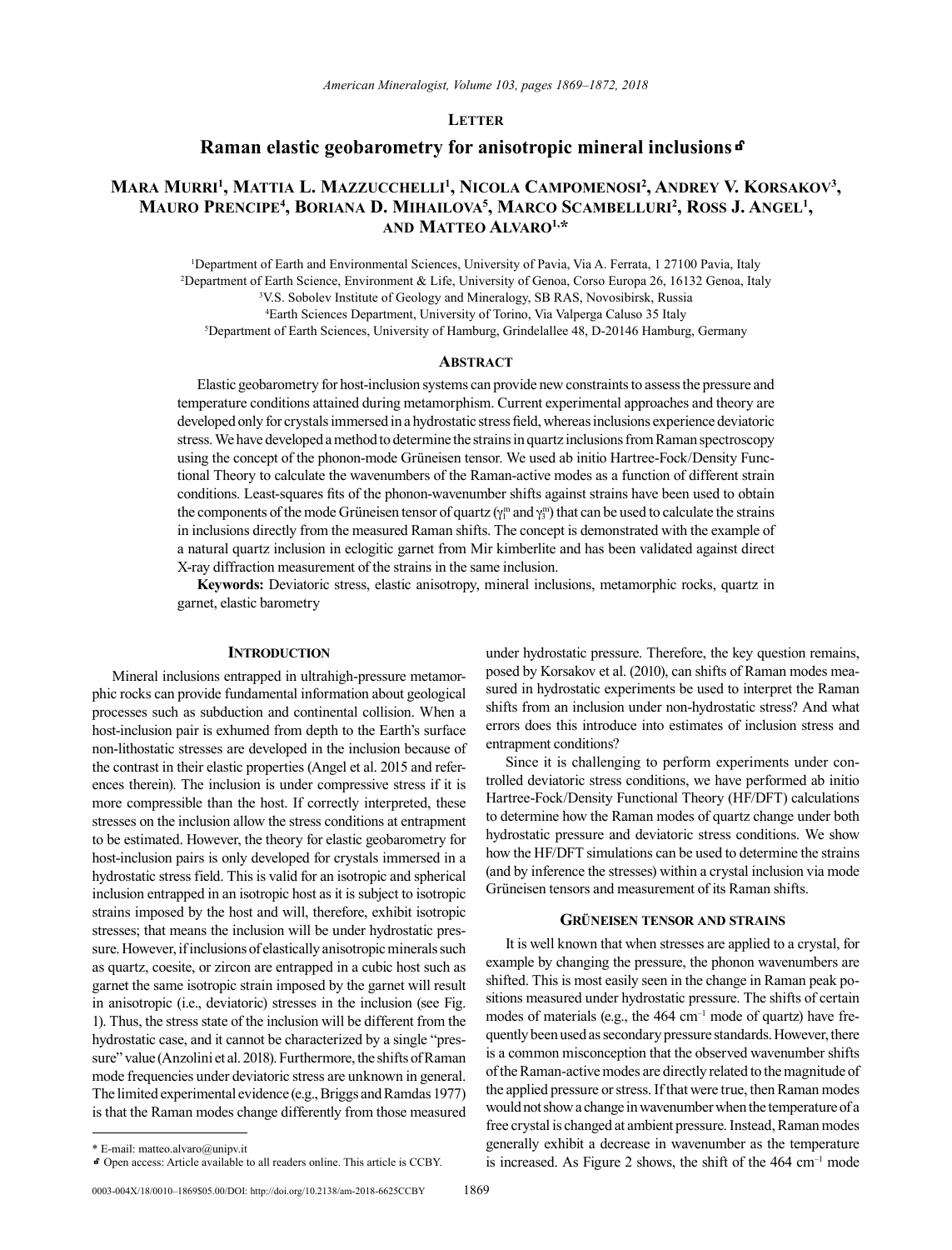

**FIGURE 1.** Deviatoric stress  $|\sigma_1 - \sigma_3|$  in a quartz inclusion in a pyrope garnet (where  $\sigma_1$  and  $\sigma_3$  are parallel to the *a* and *c* axes in quartz, respectively) at room conditions as a function of *P* (GPa) and *T* (°C) of entrapment. The EoS of quartz and pyrope are from Angel et al. (2017) and Milani et al. (2015). The anisotropic relaxation was calculated using the elastic tensors for quartz and pyrope (Sinogeikin and Bass 2002; Lakshtanov et al. 2007).



**FIGURE 2.** The wavenumber shift  $(\Delta \omega)$  of the 464 cm<sup>-1</sup> mode of a free quartz crystal measured under different *P*, *T*, and stress conditions form a single trend with volume strain  $\varepsilon_V$ . The deviation at positive strains is caused by the transition from  $\alpha$  to  $\beta$  quartz that occurs at 573 °C. Away from the transition, the experimental data are reproduced by both the HF/DFT simulations under hydrostatic pressure (red filled squares), and the prediction from the mode Grüneisen parameters (line).

of quartz with both pressure and temperature shows the same dependence upon volume. These observations point to the correct interpretation that the shift  $\Delta\omega$  of the wavenumber  $\omega$  of a vibrational mode is primarily due to the strains of the crystal induced by the applied temperature or pressure. Thus, the Raman peak position of a crystal under a strain  $\varepsilon$  (i.e., the full strain tensor) is determined by the second-rank symmetric tensor: the mode Grüneisen tensor gm (Ziman 1960; Key 1967; Cantrell 1980) characteristic of each phonon mode *m*, which can be written in Voigt (1910) notation as:

$$
\frac{-\Delta\omega}{\omega} = \gamma_1^m \varepsilon_1 + \gamma_2^m \varepsilon_2 + \gamma_3^m \varepsilon_3 + \gamma_4^m \varepsilon_4 + \gamma_5^m \varepsilon_5 + \gamma_6^m \varepsilon_6 \tag{1}
$$

This equation means that the changes in the Raman peak positions, in general, depend on all the components of the strain tensor (see Supplemental material<sup>1</sup>), not just on the relative change in the volume (i.e.,  $\varepsilon_1 + \varepsilon_2 + \varepsilon_3$ ). Because the mode Grüneisen tensor is a symmetric second-rank property tensor, it is subject to the same symmetry constraints on its component values as other second-rank property tensors, such as the thermal expansion and compressibility tensors. For the trigonal symmetry of quartz  $\gamma_1^m = \gamma_2^m \neq \gamma_3^m$  and  $\gamma_4^m =$  $\gamma_5^{\rm m} = \gamma_6^{\rm m} = 0$ . Garnet is almost elastically isotropic (Sinogeikin and Bass 2002) so the strain imposed by the garnet host does not break the symmetry of the quartz inclusion. Therefore, we are interested specifically in the cases when  $\varepsilon_1 = \varepsilon_2$  for which the shift in the phonon wavenumbers should be given by:

$$
\frac{-\Delta\omega}{\omega} = 2\gamma_1^m \varepsilon_1 + \gamma_3^m \varepsilon_3. \tag{2}
$$

To determine the values of  $\gamma_1^m$  and  $\gamma_3^m$  independently of one another it is not sufficient to measure the Raman shifts under hydrostatic pressure, because only a single series of values of  $\varepsilon_1$  and  $\varepsilon_3$  are measured. We, therefore, use HF/DFT simulations to calculate the Raman modes at different imposed strains on the crystal to determine its structure and properties at those strains.

# **Raman shifts and strains from ab initio calculations**

Ab initio HF/DFT simulations have been performed by means of CRYSTAL 14 code (Dovesi et al. 2014) employing the hybrid Hamiltonian WC1LYP (Wu and Cohen 2006) that has been demonstrated to be particularly suitable for the accurate reproduction of the elastic and vibrational properties (Zicovich-Wilson et al. 2004; Prencipe et al. 2014). Further computational details are reported in the Supplemental material<sup>1</sup>.

We will only discuss in detail the Raman-active modes near 464 cm<sup>-1</sup> (nondegenerate  $A_1$  mode) and 696 cm<sup>-1</sup> (doubly degenerate E mode) because they give peaks in the Raman spectra that are easily resolved from the peaks of the host garnets. Note that all E modes in quartz are polar, and therefore have longitudinal optical (LO) and transverse optical (TO) components that generate two separate Raman peaks, whose intensity ratio varies depending on the scattering geometry. Because of the polarization mixing (Loudon 1964), the wavenumber of the LO component depends on the angle between the triad axis of quartz and the phonon-propagation direction that in the case of backscattering geometry coincides with the direction of the laser beam. For the E mode of interest in this study, the LO-TO splitting is small. At ambient conditions  $\omega_{ETO}$ = 696 cm<sup>-1</sup>, while the maximum  $\omega_{ELO}$  ~ 697.5 cm<sup>-1</sup> and it corresponds to the case when the **c** axis is perpendicular to the laser beam. The two components are thus very close to each other and in specific experimental geometries may generate peaks of similar intensity. To avoid possible contribution from the LO component that may lead to a subtle artificial shift of the corresponding Raman peak toward higher wavenumbers, one should either rotate the sample about the direction of the laser beam to verify that the peak position does not change, or find the orientation at which the wavenumber of the Raman peak is lowest (which should be when the **c** axis is perpendicular to the polarization of the incident light).

Figures 3a and 3b are contour maps that display the HF/DFT wavenumber shifts of the A1 mode near 464 cm–1 and ETO mode near 696 cm–1 as a function of the two independent strain components. For small strains (close to the origin) the iso-shift lines are parallel to one another and equally spaced, confirming that the values of  $\gamma_1^m$  and  $\gamma_3^m$  are constants over these strain ranges. The contour lines for the two modes have different slopes (e.g., Figs. 3a, 3b, and 3c) indicating that the values of their Grüneisen components are different. Furthermore, Figure 3a shows that the iso-shift lines are not parallel to isochors, which are represented by lines of equal volume strain  $[\epsilon_V = 2\epsilon_1 +$  $\varepsilon_3$ ]. If the wavenumber shifts are plotted against the stress components  $\sigma_1$  and  $\sigma_3$  (Fig. S4, Supplemental<sup>1</sup> material) then the iso-shift lines are not parallel to isobars [lines of constant pressure  $(2\sigma_1 + \sigma_3)/3 = -P$ . Therefore, in general, Raman shifts do not measure either volume or pressures; for uniaxial crystals like quartz, they indicate the principal normal strain components  $\varepsilon_1$  and  $\varepsilon_3$ . The Grüneisen tensor components for all modes were then determined by fitting Equation 2 by least-squares to the wavenumber shifts at different strain states simulated by HF/DFT calculations. For the 464 mode, the maximum misfit was 1.76 cm<sup>-1</sup> (see Supplemental material<sup>1</sup> for residual plots and full details).

HF/DFT calculations are performed under static stress at absolute-zero temperature. Inclusions are measured at room temperature. To use the mode Grüneisen tensors to determine strains in inclusions, one has to also demonstrate that their values are independent of *P* and *T*. This is equivalent to the solid behaving according to the quasiharmonic approximation (QHA). We achieve this by calculating the strains of a free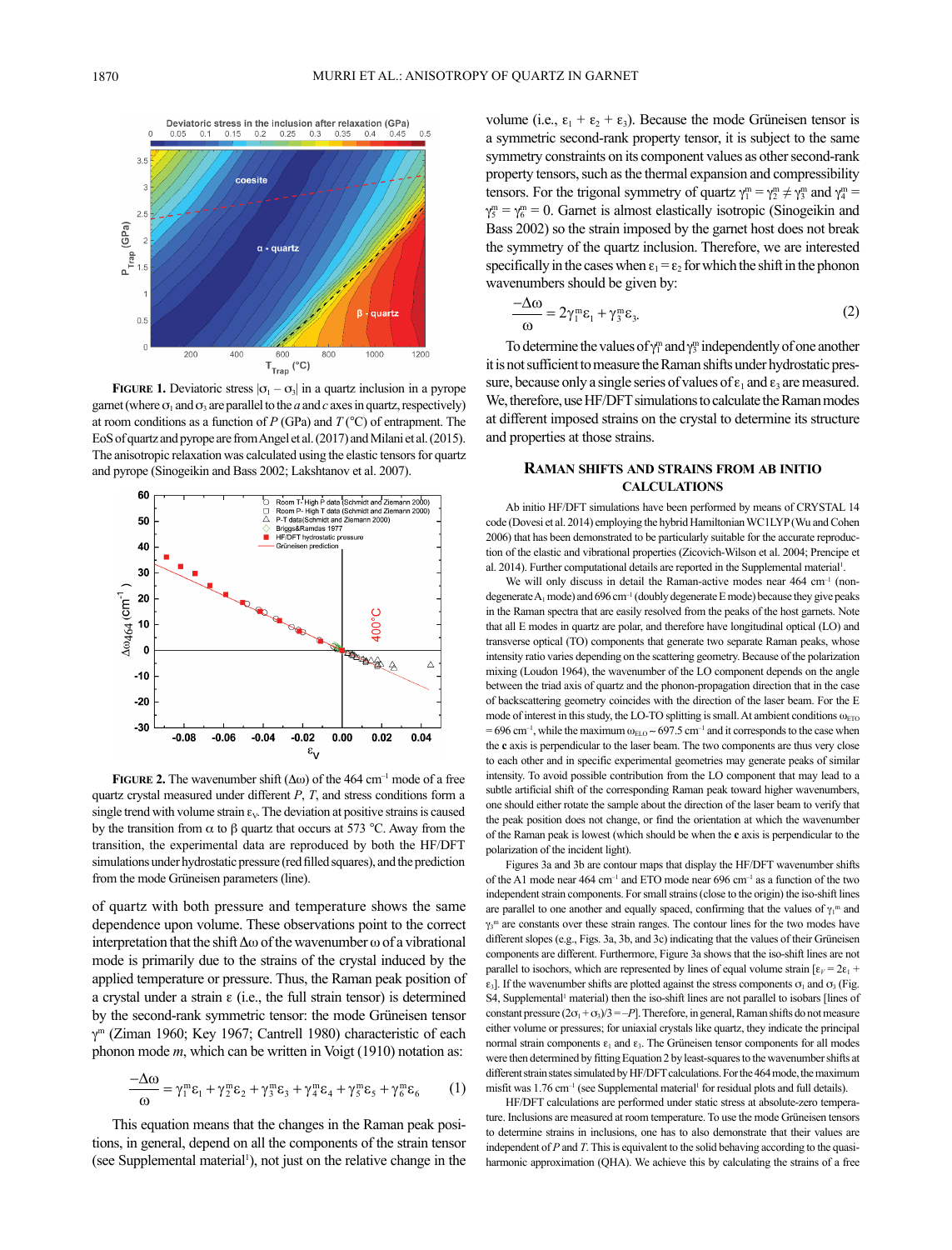

quartz calculated by HF/DFT as a function of the two independent strain components  $(\varepsilon_1 = \varepsilon_2 \neq \varepsilon_3)$ . The reference value at zero strain is the ab initio datum at 0 K

and 0 GPa (static pressure). The symbols indicate strains at which HF/DFT simulations were performed. The colored bands are the iso-shift lines (lines with the same frequency shift for a specific Raman mode). The iso-shift lines are approximately parallel to one another and equally spaced. The iso-shift lines are not parallel to isochors defined by constant volume strain  $\epsilon_V = 2\epsilon_1 + \epsilon_3$ .

quartz crystal relative to room conditions from the known unit-cell parameter variation of quartz (Angel et al. 2017) with *P* and *T*. We then compare the wavenumber shifts from room-condition values using the Grüneisen components ( $\gamma_1^{\text{m}}$  and  $\gamma_3^{\text{m}}$ ) for the two modes at 464 and 696 cm<sup>-1</sup> (i.e., 0.60 and 1.19; 0.50 and 0.36) determined by HF/DFT and Equation 2 with experimental data. The line in Figure 2 shows that for the mode near 464 cm–1 the experimentally measured wavenumber shifts under high pressure at room *T* and those up to  $\sim$ 400 °C at room *P* are reproduced by the Grüneisen components determined by HF/DFT. At higher temperatures, the predicted shifts differ from the experimental data because of pre-transition effects associated with the  $\alpha$ - $\beta$  quartz transition that cannot be accounted using QHA. Furthermore, the fundamental soft mode near 206 cm<sup>-1</sup>, which is heavily involved in the temperature  $\alpha$ - to  $\beta$ -quartz phase transition (Scott 1968), clearly violates the QHA, and HF/DFT simulations cannot be used to determine the mode Grüneisen components. To use this band to determine strains in inclusions, the variation of its position with strain must be determined experimentally.

# **Validation from Raman scattering and X‑ray diffraction**

To validate this approach, we performed micro-Raman spectroscopy and X-ray diffraction measurements on quartz



**Figure 4.** Wavenumber shifts of the 464 and 696 cm–1 modes measured in a traverse across a quartz inclusion in pyrope from the eclogite xenolith TM90-1 (Korsakov et al. 2009). The phonon wavenumber shifts calculated from the strains determined by X-ray diffraction and the mode Grüneisen tensor are in good agreement with the average of the measured shifts.

inclusion in garnet from a diamond-grade eclogite xenolith (TM90-1) from the Mir kimberlite pipe (Yakutiya). We selected this example as it has the highest Raman shifts reported for quartz inclusions in garnet (Korsakov et al. 2009; Zhukov and Korsakov 2015). Parallel polarized Raman spectra were collected in backscattering geometry with a Horiba Jobin-Yvon T64000 triple-monochromator spectrometer (spectral resolution of  $\sim$ 2 cm<sup>-1</sup>, instrumental accuracy in peak positions of  $\sim$ 0.35 cm<sup>-1</sup> and 2 um spot size) following the same protocol reported in Campomenosi et al. (in review). Figure 4 shows that the shift of the 464 cm–1 Raman line changes significantly across the crystal as a consequence of edge and corner effects (Campomenosi et al. in review; Mazzucchelli et al. 2018), and is lowest at the center of the inclusion. We determined the unit-cell parameters of the inclusion by single-crystal X-ray diffraction measurements using the 8-position centering method (SINGLE, Angel and Finger 2011) using a newly developed Huber 4-circle Eulerian cradle diffractometer equipped with point detector and microfocus source (120 µm spot size). The difference between the unit-cell parameters of the inclusion  $a = 4.86669(44)$  Å,  $c = 5.35408(14)$ Å, and those of a free crystal measured on the same instrument  $[a = 4.91160(7)$  Å,  $c = 5.40325(9)$  Å] shows that the inclusion is under strains  $\varepsilon_1 = -0.00914(9)$ ,  $\varepsilon_3 = -0.00910(26)$ , and  $\varepsilon_V =$ –0.02714(30). Relative to room conditions the quartz inclusion is currently under isotropic strain within the experimental uncertainties. From these strains and the Grüneisen-tensor components for the mode near 464 cm<sup>-1</sup> (i.e.,  $\gamma_1^{464} = 0.60$  and  $\gamma_3^{464} = 1.19$ ), we